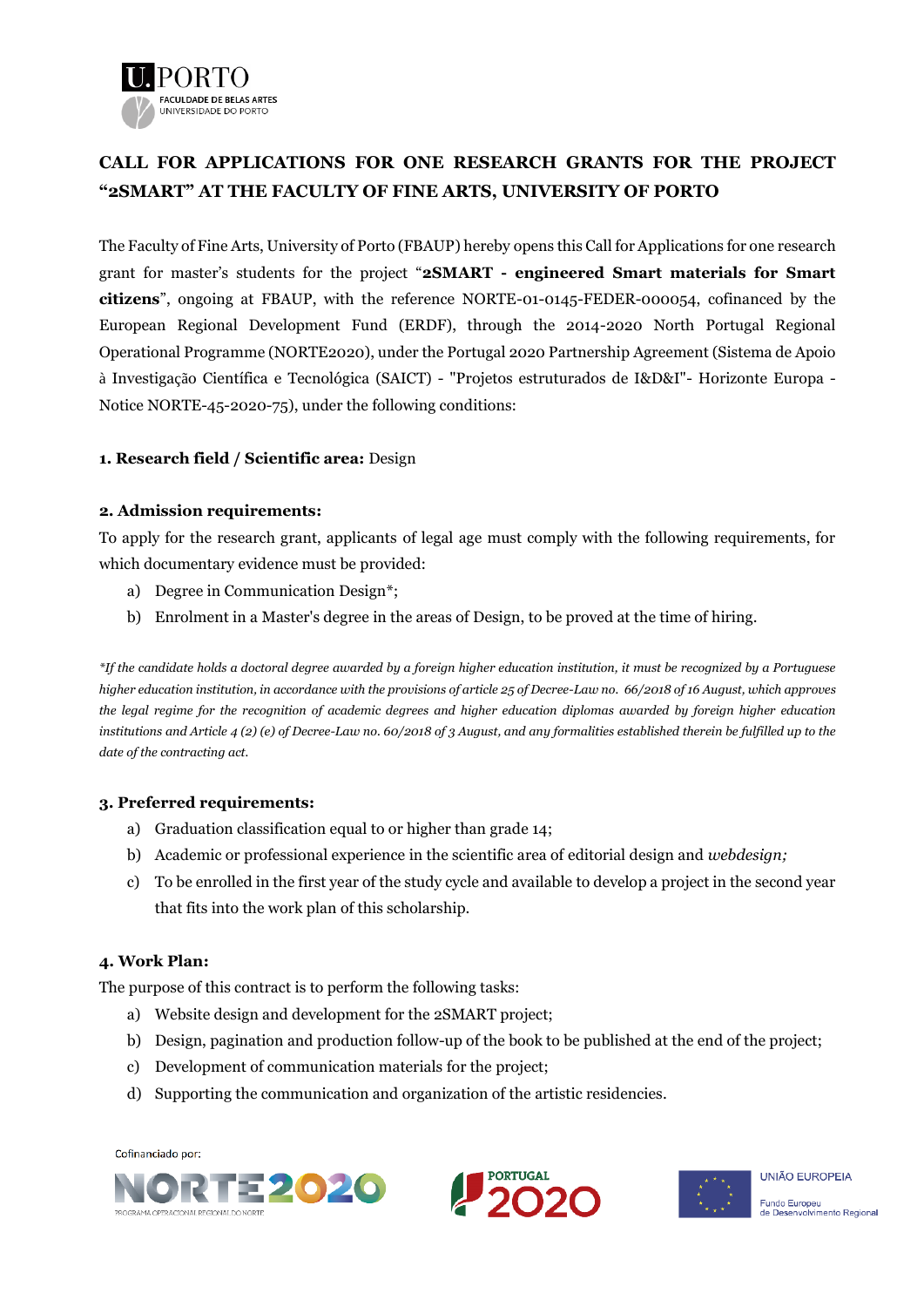

## **5. Applicable Legislation and Regulations**:

Statute of the Scientific Research Fellow, approved by Law no. 40/2004 of 18 August, as amended by Decree-Law no. 123/2019, of 28 August; Regulation of Research Grants of the University of Porto – Regulation 184/2021, of 3 March, amended by Deliberation no. 1301/2021, published in D.R., 2nd series, on 22 December 2021; in the alternative, Regulation no. 950/2019, of 29 November, published in Diário da República, no. 241, 2nd Series, of 16 December (FCT Research Grants Regulation, I.P.); Decree-Law no. 66/2018, of 16 August (Legal regime for the recognition of academic degrees and higher education diplomas awarded by foreign higher education institutions); Code of Administrative Procedure (CPA), approved by Decree-Law no. 4/2015, of 7 January.

#### **6. Workplace**:

The research will be developed at the Faculty of Fine Arts, University of Porto, under the scientific supervision of Miguel Carvalhais, Assistant Professor with Habilitation of the Faculty of Fine Arts, University of Porto.

#### **7. Duration**:

The grant will have a duration of 7 months (starting on 01/09/2022), on an exclusive basis, possibly renewable (maximum for 3 additional months), in case of extension of the project and not exceeding its conclusion date.

## **8. Monthly maintenance allowance amount**:

The monthly maintenance allowance is  $\epsilon$  875,98, according to FCT. Payment will be made by the Faculty of Fine Arts, University of Porto by bank transference. In addition, the grant holder will be covered by personal accident insurance.

## **9. Evaluation methods**:

Curriculum evaluation (CE) and, if the selection board deems it necessary, a selection interview (SI) for the first three best-classified candidates in the CE. The final classification will be obtained by the following formula: 0,6 x CE + 0,4 x SI, on a scale of 0 to 100 points. If there is no interview, the final classification will be equal to the one obtained in the CE.

The target factors of the curricular evaluation are:

- a) Final graduation classification (from 0 to 20 points) \*;
- b) Academic and professional experience in the scientific area of Design (from 0 to 30 points);
- c) Portfolio (from 0 to 50 points).





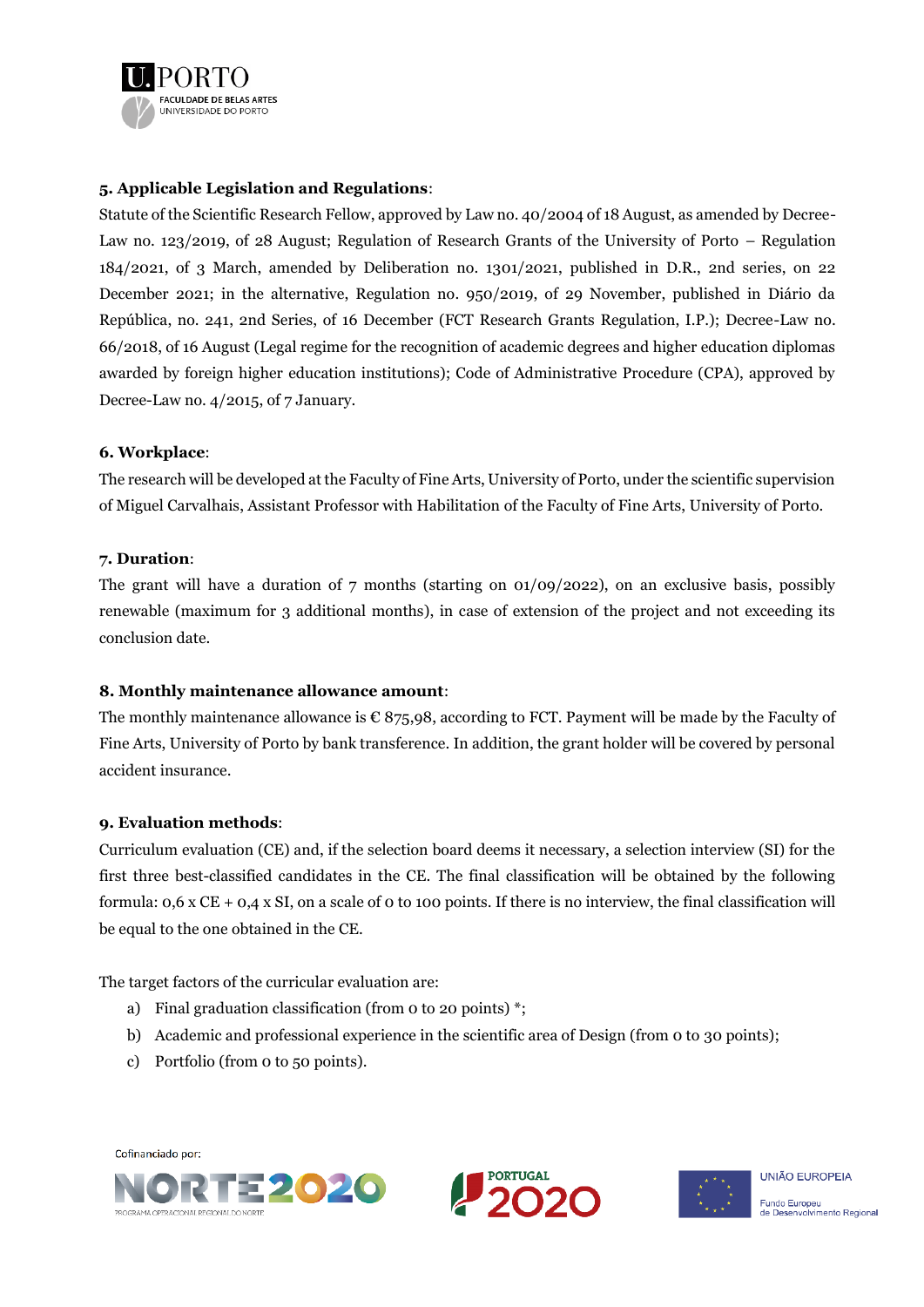

*\*Despite the indication given in point 2 of this Notice in relation to academic qualifications conferred by a foreign higher education institution, candidates who do not present the academic degrees and respective final classifications, here under evaluation, duly recognized in Portugal by the closing date for applications, will be scored with a minimum score of 10 points.*

The evaluation factors of the selection interview, should it take place, will be:

- a) Breadth and specificity of knowledge in the area of Design (from 0 to 60 points);
- b) Capacity of communication;
	- a. Ability to understand and interpret (from 0 to 10 points);
	- b. Argumentative structure and coherence (from 0 to 10 points);
	- c. Vocabulary richness (from 0 to 10 points);
	- d. Demonstration of English language competences (from 0 to 10 points).

*In the event that the selected scholarship holder withdraws, the final ranking list of candidates in this competition may be used to replace them. If none of the candidates demonstrates that they have the profile indicated to carry out the work plan, the jury reserves the right not to award the scholarship to the competition.*

#### **10. Selection panel:**

President of the Jury – Miguel Carvalhais, Assistant Professor with Habilitation at FBAUP, Researcher at i2ADS/INESC TEC

1st Effective jury member – Pedro Amado, Assistant Professor at FBAUP, Researcher at i2ADS

2nd Effective jury member – Bruno Giesteira, Assistant Professor at FBAUP, Researcher at INESC TEC/i2ADS

1st Substitute jury member – José Carneiro, Assistant Professor at FBAUP, Researcher at ID+/i2ADS 2nd Substitute jury member – Rui Vitorino Santos, Assistant Professor at FBAUP, Researcher at ID+/i2ADS

## **11. Disclosure of the results**:

Evaluation results will be communicated by email to the address provided by the candidates in the application form.

In compliance with the provisions of the Article 121 of the Code of Administrative Procedure ("Código do Procedimento Administrativo"), after being notified, candidates have 10 working days to submit a formal rebuttal.

The final decision will be announced after the analysis of applicants' arguments presented in the preliminary hearing. Following the final decision, the applicant can file a formal complaint within 15 working days or, alternatively, file an appeal within 30 working days, counting after the communication of the final results. Applicants who choose to file a complaint should address their request to the member of the FCT Board of the Directors with the delegated competence. Applicants who choose to file an appeal must address their request to the FCT Board of Directors.